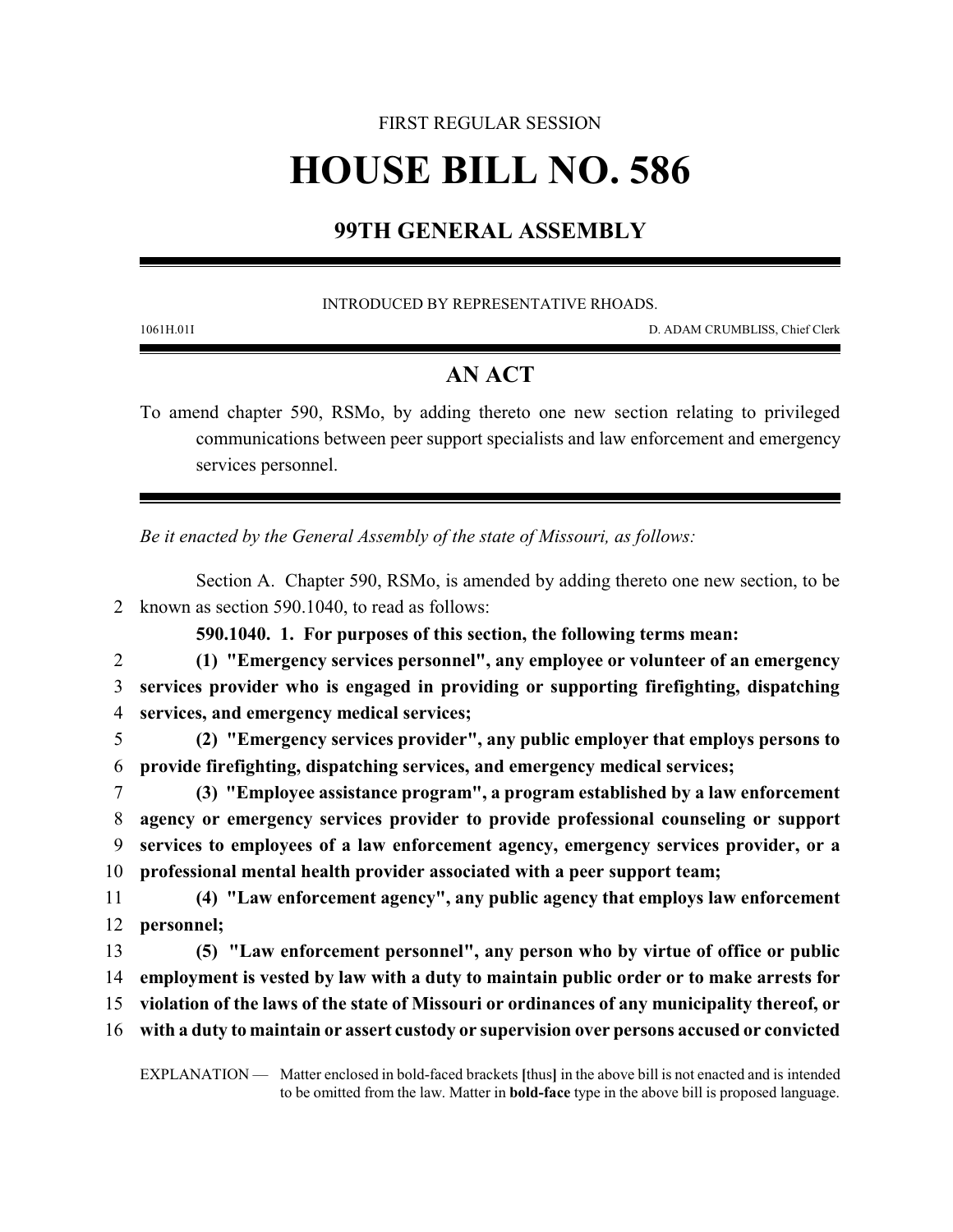HB 586 2

**of crime, while acting within the scope of his or her authority as an employee or volunteer**

**of a law enforcement agency;**

 **(6) "Peer support counseling session", any session conducted by a peer support specialist that is called or requested in response to a critical incident or traumatic event involving the personnel of the law enforcement agency or emergency services provider;**

**(7) "Peer support specialist", a person who:**

 **(a) Is designated by a law enforcement agency, emergency services provider, employee assistance program, or peer support team leader to lead, moderate or assist in a peer support counseling session;**

**(b) Is a member of a peer support team; and**

 **(c) Has received training in counseling and providing emotional and moral support to law enforcement officers or emergency services personnel who have been involved in emotionally traumatic incidents by reason of his or her employment;**

 **(8) "Peer support team", a group of peer support specialists serving one or more law enforcement providers or emergency services providers.**

 **2. Any communication made by a participant or peer support specialist in a peer support counseling session, and any oral or written information conveyed in or as the result of a peer support counseling session, are confidential and may not be disclosed by any person participating in the peer support counseling session.**

 **3. Any communication relating to a peer support counseling session that is made between peer support specialists, between peer support specialists and the supervisors or staff of an employee assistance program, or between the supervisors or staff of an employee assistance program, is confidential and may not be disclosed.**

 **4. The provisions ofthis section shall apply only to peer support counseling sessions conducted by a peer support specialist.**

 **5. The provisions of this section shall apply to all oral communications, notes, records, and reports arising out of a peer support counseling session. Any notes, records or reports arising out of a peer support counseling session shall not be public records and shall not be subject to the provisions of chapter 610. Nothing in this section limits the discovery or introduction into evidence of knowledge acquired by any law enforcement personnel or emergency services personnel from observation made during the course of employment, or material or information acquired during the course of employment, that is otherwise subject to discovery or introduction into evidence.**

**6. The provisions of this section shall not apply to any:**